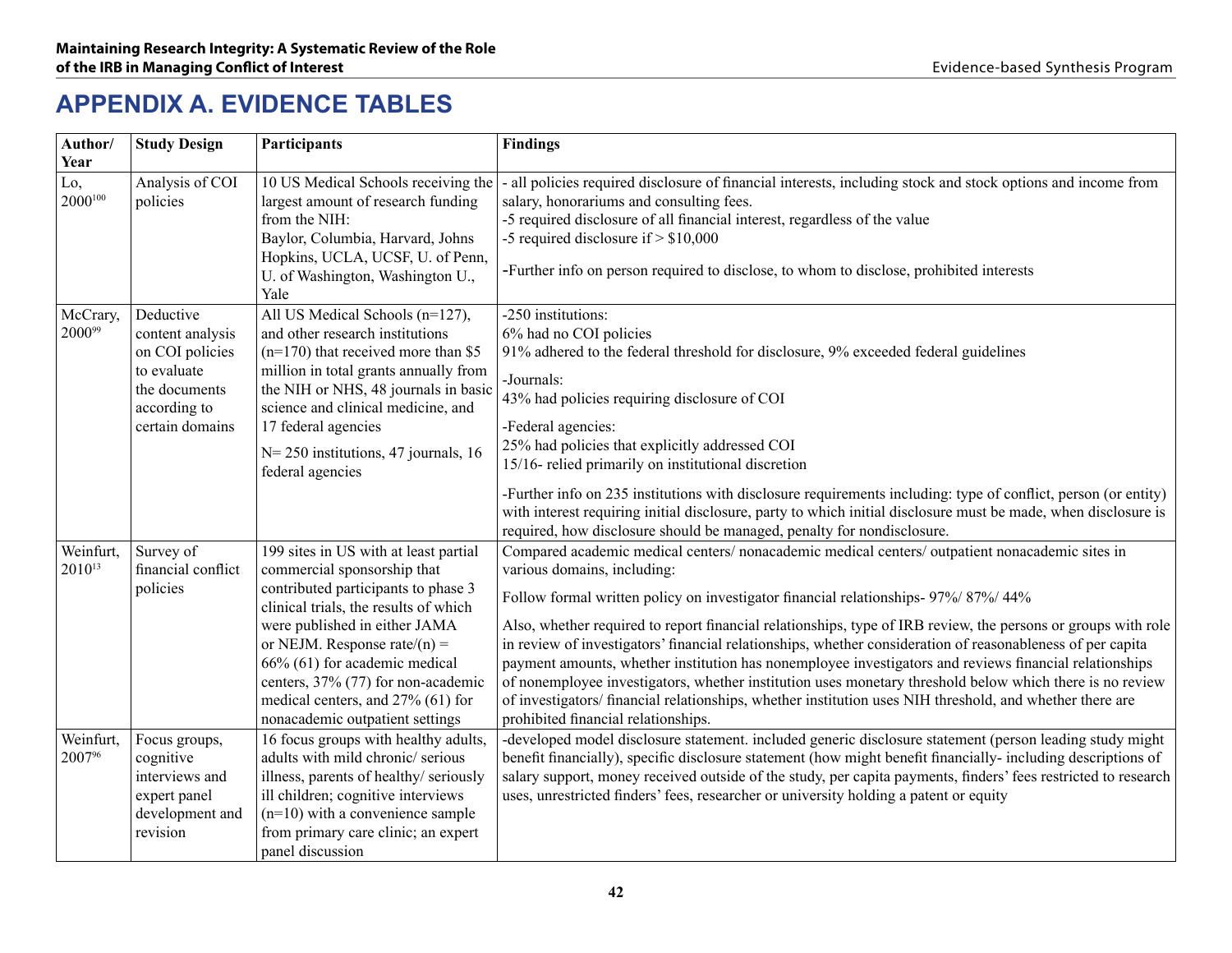| Author/<br>Year     | <b>Study Design</b>                                                               | Participants                                                                                                                                                                            | <b>Findings</b>                                                                                                                                                                                                                                                                                                                  |
|---------------------|-----------------------------------------------------------------------------------|-----------------------------------------------------------------------------------------------------------------------------------------------------------------------------------------|----------------------------------------------------------------------------------------------------------------------------------------------------------------------------------------------------------------------------------------------------------------------------------------------------------------------------------|
| Weinfurt,           | Descriptive                                                                       | 123 academic medical centers, with                                                                                                                                                      | -goals of disclosure of COI should include: promoting autonomy, avoid legal liability, and deterrence.                                                                                                                                                                                                                           |
| 200692              | assessment of<br>COI policies,                                                    | IRBs. Response rate/ $(n) = 98\%$<br>(120)                                                                                                                                              | -majority of policies most consistent with goal of avoiding legal liability.                                                                                                                                                                                                                                                     |
|                     | most collected via<br>publicly available                                          |                                                                                                                                                                                         | -48% mentioned disclosure to potential research subjects. Of these, 58% required or suggested verbatim<br>language for the informed consent document.                                                                                                                                                                            |
|                     | information on<br>internet                                                        |                                                                                                                                                                                         | -all required disclosure of the study sponsor, 38% required nature of financial relationship disclosed.                                                                                                                                                                                                                          |
|                     |                                                                                   |                                                                                                                                                                                         | -18% specified disclosing how funds allocated.                                                                                                                                                                                                                                                                                   |
|                     |                                                                                   |                                                                                                                                                                                         | -4% required notification that protocol reviewed by COIC or other administrative body.                                                                                                                                                                                                                                           |
|                     |                                                                                   |                                                                                                                                                                                         | -5% made reference to nonfinancial interests.                                                                                                                                                                                                                                                                                    |
| Weinfurt,<br>200697 | Scripted<br>interviews                                                            | 10 US academic medical centers,<br>10 independent hospitals, 10<br>independent IRBs and 10 unaffiliated<br>research entities<br>N= 23 IRB chairs, 14 COIC chairs<br>and 8 investigators | Coding of interview transcripts led to comparisons between investigators, IRB chairs and COIC chairs<br>regarding circumstances in which conflicts of interest should be disclosed, rationale for or benefits of<br>disclosure, information to be disclosed, negative effects or barriers to disclosure, timing of disclosure.   |
| Campbell,<br>200693 | Survey on<br>financial<br>relationships<br>between IRB<br>members and<br>industry | Random sample of 893 IRB<br>members at 100 academic<br>institutions in US.<br>Response Rate/ (n), 67.2% (574)                                                                           | 78 reported at least one protocol came before their IRB with which they had COI<br>58% always disclosed the relationship to an IRB official<br>8% sometimes did<br>12% rarely did<br>23% never did<br>Of the 62 who were voting members<br>65% never voted on a protocol<br>5% rarely did<br>11% sometimes did<br>19% always did |
| Vogeli,<br>200995   | Anonymous<br>survey of IRB<br>chairs                                              | IRB chairs at the most research-<br>intensive medical institutions in US<br>Response Rate/(n) = $71.7\%$ (211)                                                                          | 68% have written policy defining COI<br>22% did not<br>9% did not know<br>Further info on to whom to report, how disclosure managed, confidence in policies/ procedures, how<br>conflicts managed                                                                                                                                |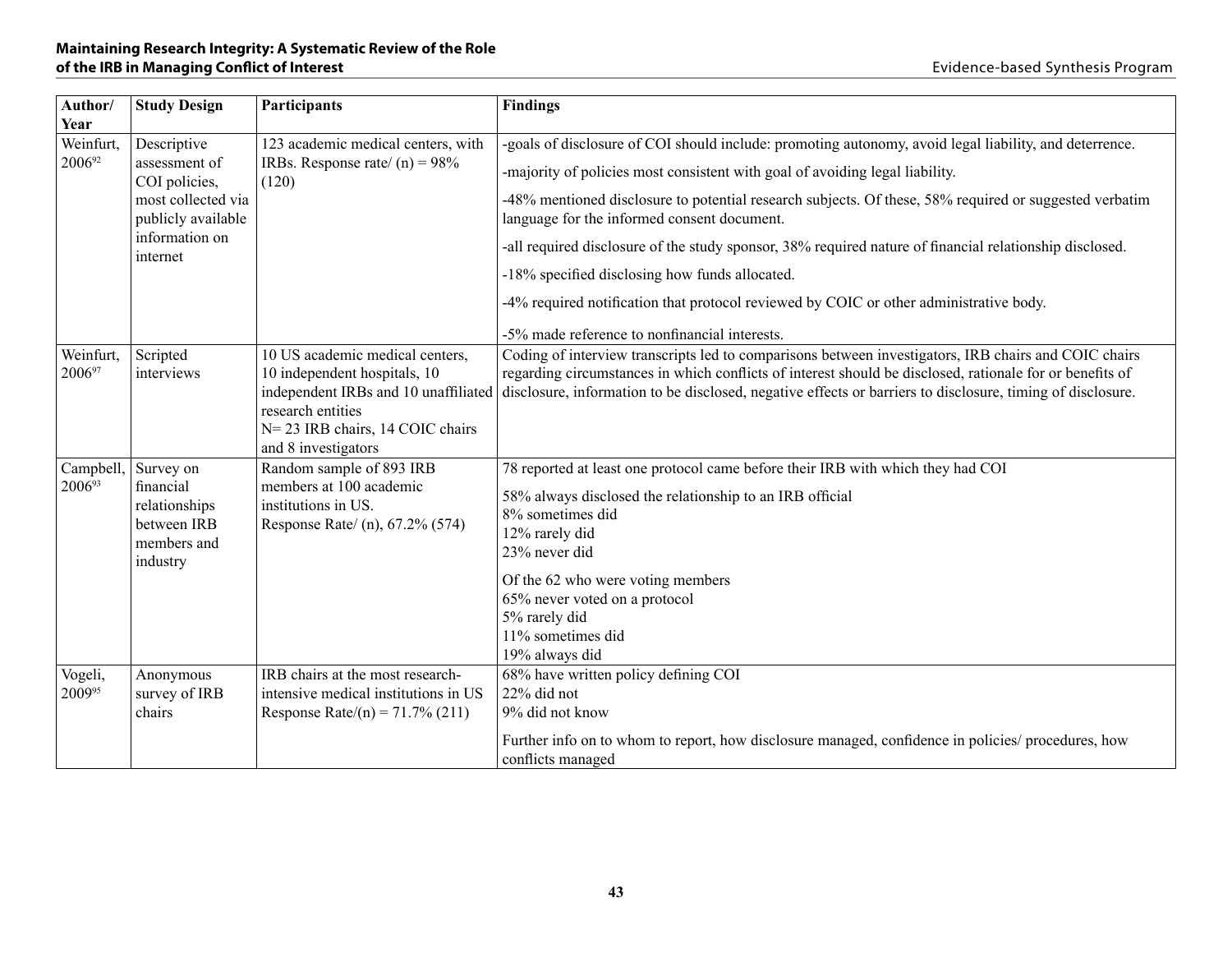| Author/                 | <b>Study Design</b>                                                                                                                                                                                                  | Participants                                                                                                                            | <b>Findings</b>                                                                                                                                                                                                                                                                                                                                                                                         |
|-------------------------|----------------------------------------------------------------------------------------------------------------------------------------------------------------------------------------------------------------------|-----------------------------------------------------------------------------------------------------------------------------------------|---------------------------------------------------------------------------------------------------------------------------------------------------------------------------------------------------------------------------------------------------------------------------------------------------------------------------------------------------------------------------------------------------------|
| Year<br>Wolf,<br>200791 | Assessment of<br>IRB policies<br>regarding COI,<br>most collected<br>from IRB<br>websites and IRB<br>representatives                                                                                                 | 121 medical schools receiving NIH<br>funding in fiscal year 2003                                                                        | 74% had written policies<br>79% of those defined what constituted a COI<br>10 required any financial interest disclosed<br>23 only $> $10,000$<br>4 significant (undefined) financial interests<br>14 no definition of a financial interest<br>99% referred to all IRB members, 1% only IRB chairs, 14% IRB staff, 20% ad hoc reviewers and<br>consultants, 4% guests<br>4/92 address failure to comply |
| Brody,<br>200398        | Self-report<br>questionnaire<br>with 12 questions<br>relating to policy<br>for disclosure,<br>institutional<br>management of<br>disclosed possible<br>COIs, action<br>by institution<br>when COI is not<br>disclosed | 158 senior investigators, 297<br>senior research administrators, 195<br>bioethicists, 17 journal editors and 7<br>agency administrators | Overall, all supported disclosure to IRBs, research subjects, journals and funding agencies<br>Only the bioethicists were strongly supportive of including research subjects                                                                                                                                                                                                                            |
| Weinfurt,<br>200994     | Examined 5 years<br>of empirical data<br>from the Conflict<br>of Interest<br>Notification study,<br>to formulate 6<br>suggested goals of<br>disclosure                                                               | n/a, data from study                                                                                                                    | 6 goals of disclosure: promoting informed decision making, respecting participants' perceived right to<br>know, establishing or maintaining trust, minimizing risk of legal liability, deterring troubling financial<br>relationships, protecting research participants' welfare                                                                                                                        |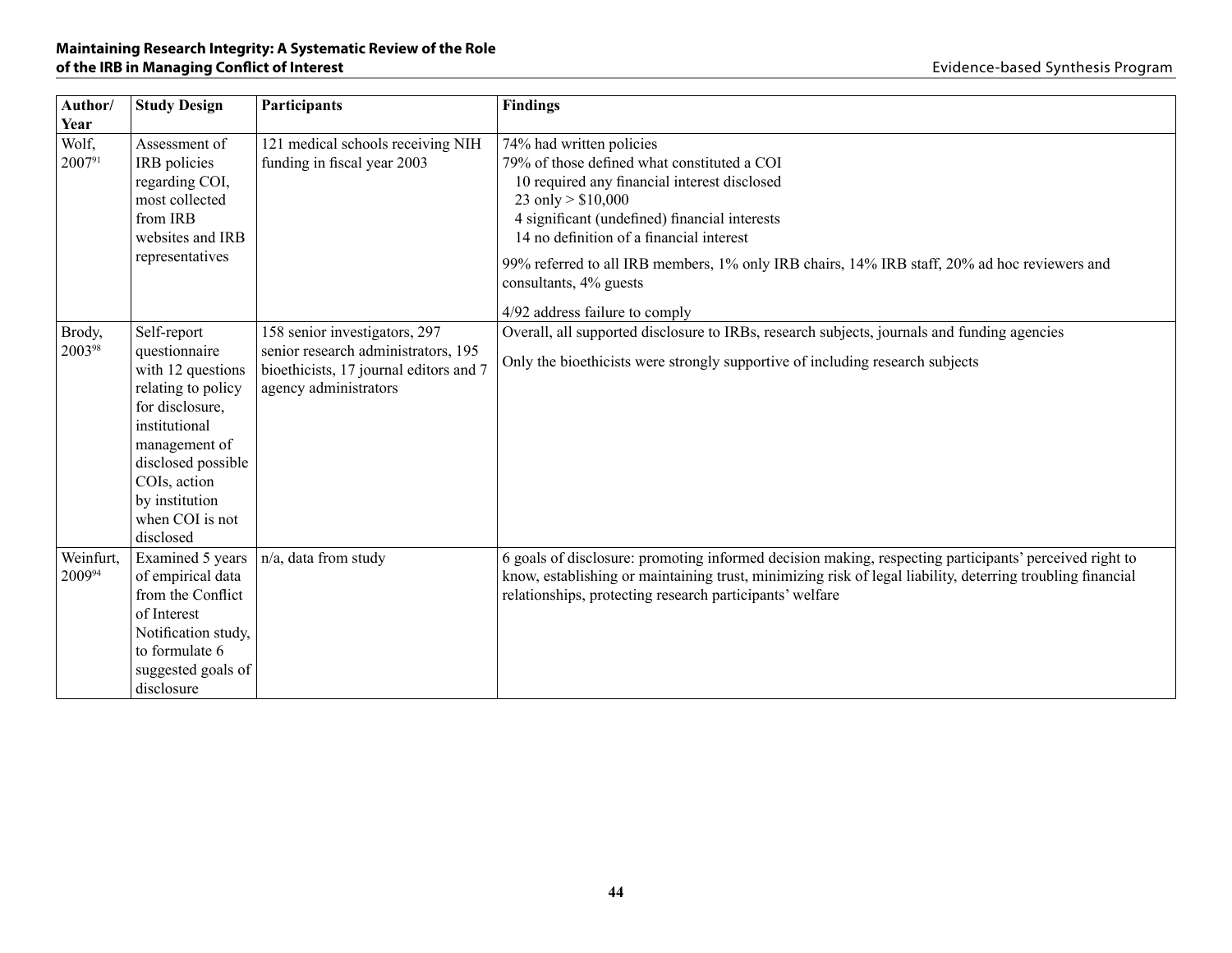# **Appendix B. Peer Review COMMENTS TABLE**

|                                               | <b>Reviewer</b> | <b>Comment</b>                                                                                                                                                                                                                                                                     | <b>Response</b>                                                                                                                                                                                                                                                                               |
|-----------------------------------------------|-----------------|------------------------------------------------------------------------------------------------------------------------------------------------------------------------------------------------------------------------------------------------------------------------------------|-----------------------------------------------------------------------------------------------------------------------------------------------------------------------------------------------------------------------------------------------------------------------------------------------|
| Are the objectives,                           | 1               | None                                                                                                                                                                                                                                                                               | No response needed                                                                                                                                                                                                                                                                            |
| scope, and methods<br>for this review clearly | $\overline{2}$  | None                                                                                                                                                                                                                                                                               | No response needed                                                                                                                                                                                                                                                                            |
| described?                                    | $\overline{3}$  | Yes – though the method of pursuing the item with multiple publications and no VA policy<br>might be an odd way to set priorities.                                                                                                                                                 | No response needed                                                                                                                                                                                                                                                                            |
|                                               | $\overline{4}$  | Clearly described, but I believe fatally flawed in their limited scope.                                                                                                                                                                                                            | See below for specific comments to<br>specific critques                                                                                                                                                                                                                                       |
|                                               | 5               | None                                                                                                                                                                                                                                                                               | No response needed                                                                                                                                                                                                                                                                            |
|                                               | 6               | Overall, the purpose of the review are clearly defined with good documentation on the<br>methods, search terms, inclusion/exclusion criteria, etc.                                                                                                                                 | No response needed                                                                                                                                                                                                                                                                            |
|                                               | $\overline{7}$  | None                                                                                                                                                                                                                                                                               | No response needed                                                                                                                                                                                                                                                                            |
| Is there any                                  |                 | None                                                                                                                                                                                                                                                                               | No response needed                                                                                                                                                                                                                                                                            |
| indication of bias in<br>our synthesis of the | $\overline{c}$  | None                                                                                                                                                                                                                                                                               | No response needed                                                                                                                                                                                                                                                                            |
| evidence?                                     | $\overline{3}$  | None                                                                                                                                                                                                                                                                               | No response needed                                                                                                                                                                                                                                                                            |
|                                               | $\overline{4}$  | As indicated in my response to question 4. below, I believe that the authors have been even-<br>handed in how they have synthesized what evidence they have collected.                                                                                                             | No response needed                                                                                                                                                                                                                                                                            |
|                                               |                 | I believe there are a number of important biases that resulted from how they have cast their<br>review net that should really be addressed.                                                                                                                                        | See below                                                                                                                                                                                                                                                                                     |
|                                               |                 | I suspect that Key question #1 is incomplete, and had they incorporated additional<br>literatures as I have suggested below, that where they might have gone with Key question<br>#2 might be entirely different than it is currently.                                             | See below                                                                                                                                                                                                                                                                                     |
|                                               | 5               | None                                                                                                                                                                                                                                                                               | No response needed                                                                                                                                                                                                                                                                            |
|                                               | 6               | No indication of bias.                                                                                                                                                                                                                                                             | No response needed                                                                                                                                                                                                                                                                            |
|                                               | $\overline{7}$  | No bias was introduced from the methods but given the change in implementation of COI<br>policies in the last decade, a more refined analysis should be considered. For example,<br>dividing the time period into first five years versus second five years might be illuminating. | Unfortunately, we were not able to<br>operationalize this good suggestion, since<br>only one of the studies published during the<br>second five year time frame collected data<br>during the prior five years. All the other<br>more recently published studies had data<br>from before 2005. |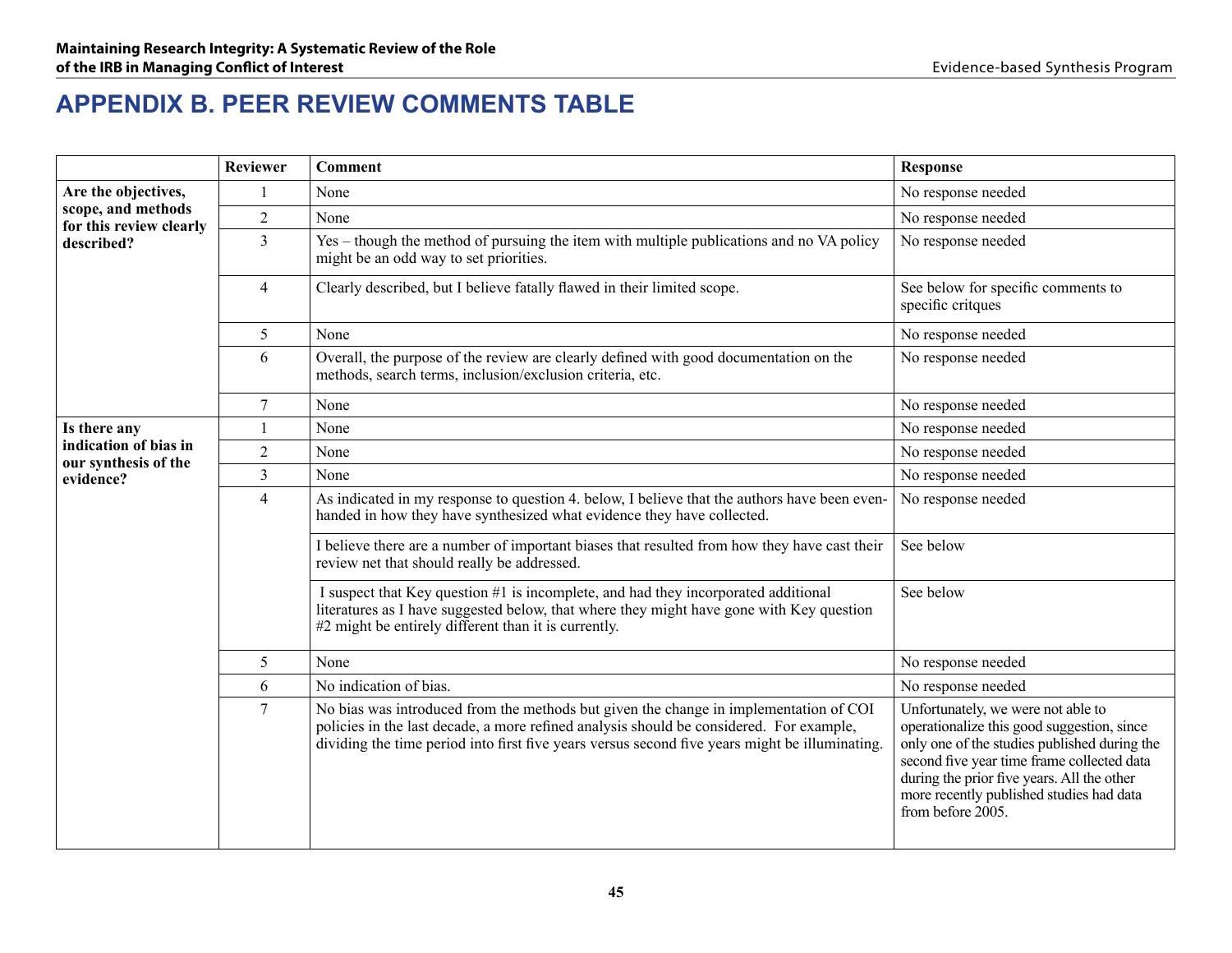|                                                                                         | <b>Reviewer</b> | Comment                                                                                                                                                                                                                                                       | <b>Response</b>                                                                                                                                                                                               |
|-----------------------------------------------------------------------------------------|-----------------|---------------------------------------------------------------------------------------------------------------------------------------------------------------------------------------------------------------------------------------------------------------|---------------------------------------------------------------------------------------------------------------------------------------------------------------------------------------------------------------|
| Are there any<br>published or<br>unpublished studies<br>that we may have<br>overlooked? |                 | I don't know of any "studies" that were missed, however, I think there are probably relevant<br>white papers and other commentaries on these subjects that would have been relevant (e.g.,<br>from AAMC, PRIM&R, and AAHRPP, NIH and other Federal entities). | We searched the websites of each of these<br>organizations and identified only COI<br>policies or position papers, no empiric<br>studies of COI. We added text to the<br>methods regarding this.              |
|                                                                                         | 2               | Pape T, Jaffe NO, Savage T, Collins E, Warden D Unresolved legal and ethical issues in<br>research of adults with severe traumatic brain injury: Analysis of an ongoing protocol. J<br>Rehabil Res & Devel. 2004;41(2):155-74.                                | We reviewed this paper and it describes<br>legal and ethical issues with respect to<br>adults with traumatic brain injury. It does<br>not deal with COI and therefore we did not<br>include it in our review. |
|                                                                                         | 3               | At least, I don't know of any and the methods seem comprehensive.                                                                                                                                                                                             | No response needed                                                                                                                                                                                            |
|                                                                                         | 4               | I've indicated a number of studies that I think may have been overlooked - but I have not<br>tried to be exhaustive about this.                                                                                                                               | No response needed                                                                                                                                                                                            |
|                                                                                         | 5               | None                                                                                                                                                                                                                                                          | No response needed                                                                                                                                                                                            |
|                                                                                         | 6               | None                                                                                                                                                                                                                                                          | No response needed                                                                                                                                                                                            |
|                                                                                         |                 | I believe there is literature expressing the opinion that disclosing financial COIs in the<br>consent document or process might have undue influence if participants think the study is<br>better designed or safer because the investigator has an interest. | We didn't find such studies and without a<br>specific citation we can't check on this.                                                                                                                        |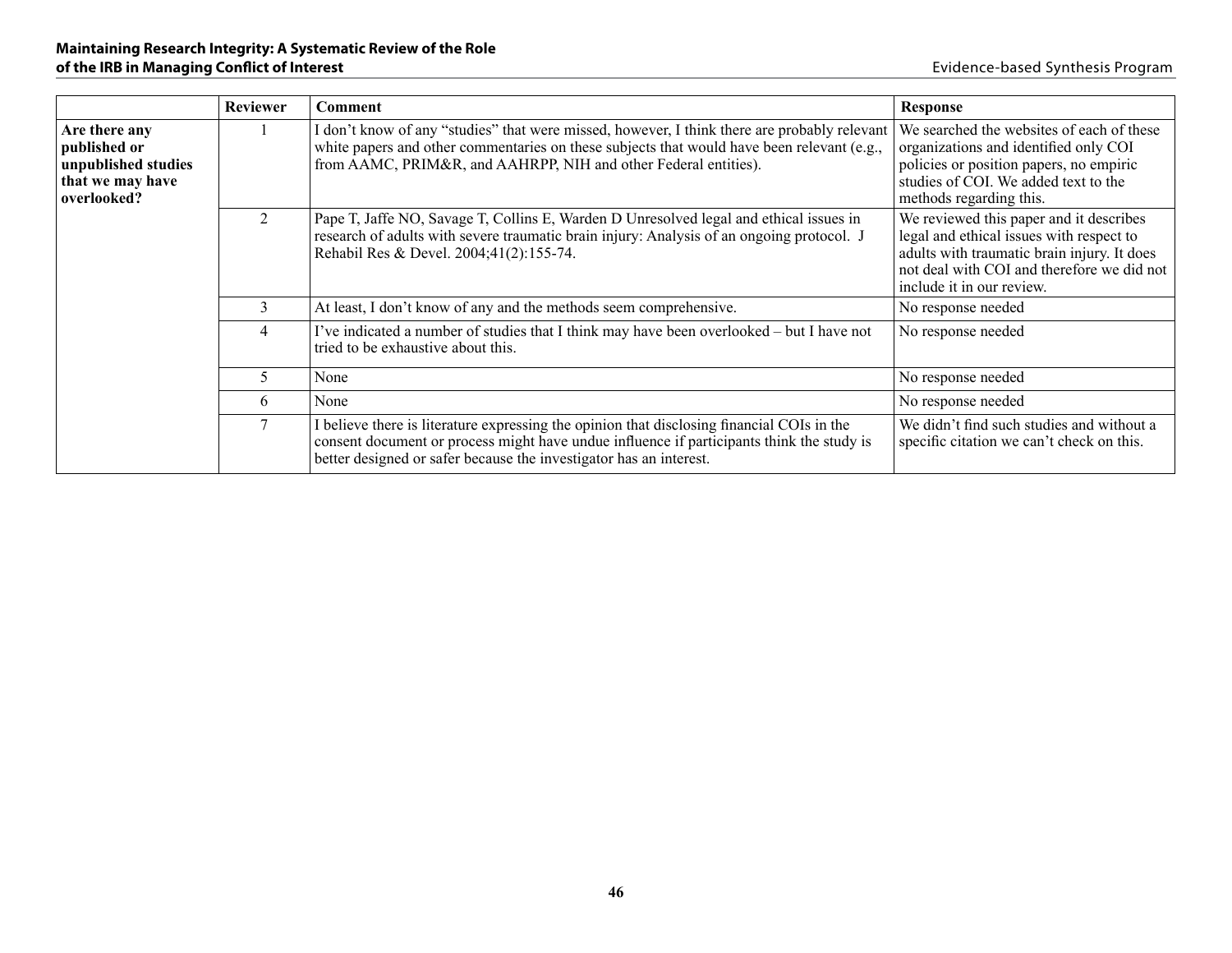|                                                                                                                                                                 | <b>Reviewer</b> | <b>Comment</b>                                                                                                                                                                                                                                                                                                                                                                                                                                                                                                                                                                                                                                                                                                                                                                                                                                                                                                                       | Response                                                                                                                                                                                                                                                                                                                                                                                                                                                                                                                                                                                                                                                                                                                                                                                                                                                                                                                                                                                                                                                                                                                                                                                    |
|-----------------------------------------------------------------------------------------------------------------------------------------------------------------|-----------------|--------------------------------------------------------------------------------------------------------------------------------------------------------------------------------------------------------------------------------------------------------------------------------------------------------------------------------------------------------------------------------------------------------------------------------------------------------------------------------------------------------------------------------------------------------------------------------------------------------------------------------------------------------------------------------------------------------------------------------------------------------------------------------------------------------------------------------------------------------------------------------------------------------------------------------------|---------------------------------------------------------------------------------------------------------------------------------------------------------------------------------------------------------------------------------------------------------------------------------------------------------------------------------------------------------------------------------------------------------------------------------------------------------------------------------------------------------------------------------------------------------------------------------------------------------------------------------------------------------------------------------------------------------------------------------------------------------------------------------------------------------------------------------------------------------------------------------------------------------------------------------------------------------------------------------------------------------------------------------------------------------------------------------------------------------------------------------------------------------------------------------------------|
| <b>Please write additional</b><br>suggestions or<br>comments below. If<br>applicable, please<br>indicate the page and<br>line numbers from the<br>draft report. | $\mathbf{1}$    | Policy development on VHA research conflict of interest has been underway for quite some<br>time. I am surprised the authors do not seem to be aware of that fact. Dr. Brenda Cuccherini<br>is the contact person in ORD. Also, the authors should look at the conflict of interest issues<br>covered in VHA Handbook 1200.05.                                                                                                                                                                                                                                                                                                                                                                                                                                                                                                                                                                                                       | The relevant sections of VHA Handbook<br>1200.05 are as follows:<br>Disclosing Conflicts of Interests. This<br>means disclosing to the IRB any potential,<br>actual, or perceived conflict of interest of a<br>financial, professional, or personal nature<br>that may affect any aspect of the research,<br>and complying with all applicable VA<br>and other Federal requirements regarding<br>conflict of interest. (p20)<br>Conflict of Interest. No IRB may have a<br>member participate in the IRB's initial or<br>continuing review of any study in which<br>the member has a conflicting interest,<br>except to provide information requested by<br>IRB (38 CFR 16.107(e)). (p38)<br>Conflict of Interest. The IRB must ensure<br>that steps to manage, reduce, or eliminate<br>potential, actual, or perceived conflicts of<br>interest related to all aspects of the research<br>(financial, role (investigator-patient<br>relationships), and other professional,<br>institutional, or personal roles) have<br>been taken. (p46) While these directions<br>articulate general goals, it is the specifics<br>of how they are operationalized that is the<br>question of interest. |
|                                                                                                                                                                 | 2               | COI as it relates to investigators seems to be monitored carefully now. Investigators are<br>asked to disclose potential and actual COIs. The question of COI amongst IRB members<br>and reviewers is not discussed as much. I think the authors have hit on a relative weakness<br>in the system and further exploration is needed in this area.                                                                                                                                                                                                                                                                                                                                                                                                                                                                                                                                                                                    | No response needed                                                                                                                                                                                                                                                                                                                                                                                                                                                                                                                                                                                                                                                                                                                                                                                                                                                                                                                                                                                                                                                                                                                                                                          |
|                                                                                                                                                                 | $\overline{3}$  | If I were asked to consider the sources of conflict of interest in research review, the first<br>thing that would come to mind did not even arise in this review. I would have first thought<br>of the conflict of interest in the IRB with having to consider and defend the institutional<br>interests of the sponsoring institution, as well as the well-being and autonomy of research<br>subjects. This is a pervasive conflict of interest and may well be undercutting the IRB<br>endeavor – since many IRBs seem to act more to defend their home institution from harm<br>than to defend research subjects. I am sure I have read others commenting on this, though<br>I don't know exactly where to point to without some additional research in the literature. Is<br>it really the case that this did not arise in the literature search? Or is it that this did come up<br>but was ruled out of scope for this project? | We did not find empiric studies of this.<br>It may exist in policy statements but<br>reviewing policy statements was not our<br>scope.                                                                                                                                                                                                                                                                                                                                                                                                                                                                                                                                                                                                                                                                                                                                                                                                                                                                                                                                                                                                                                                      |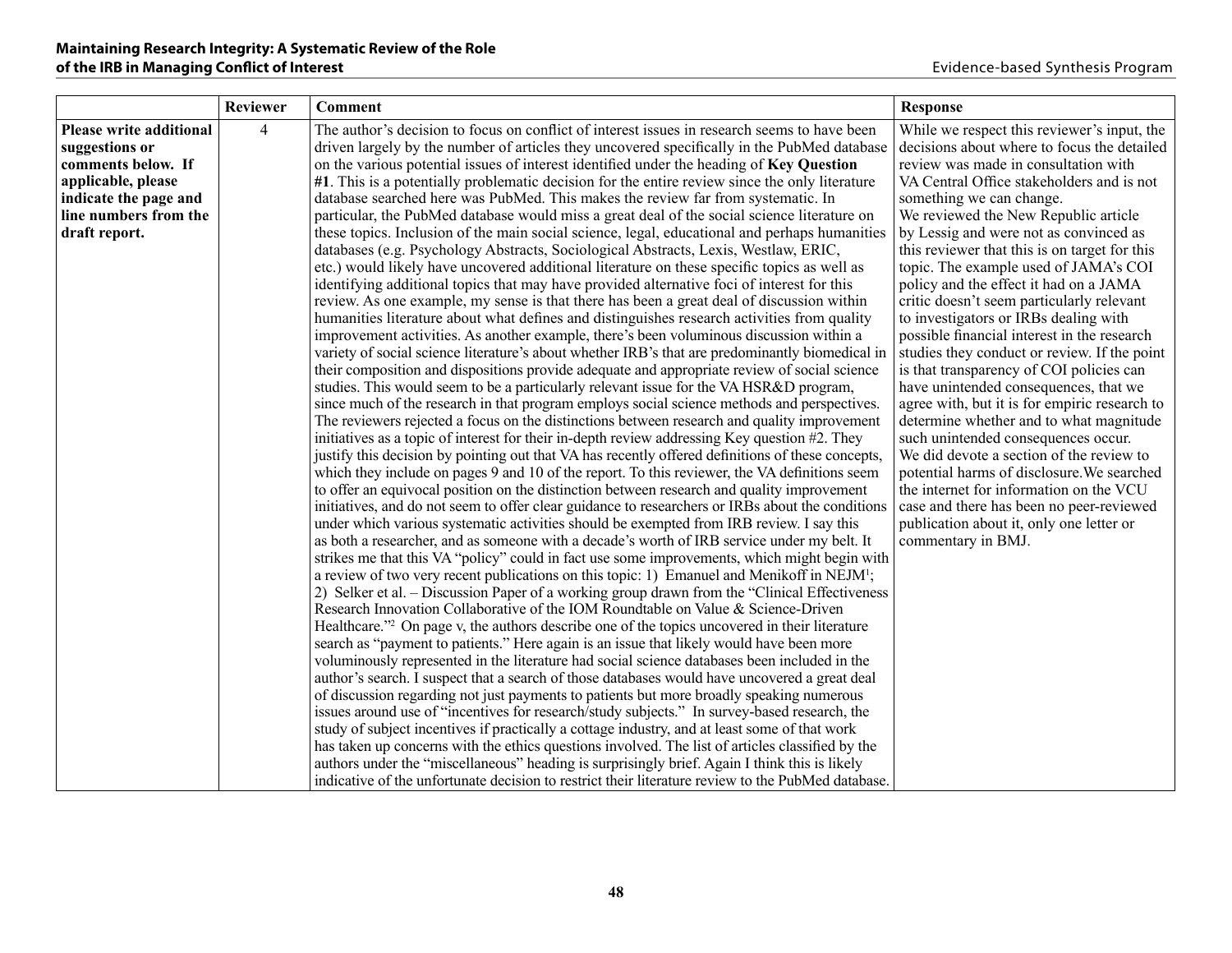|                         | <b>Reviewer</b>         | <b>Comment</b>                                                                                                                                                                             | <b>Response</b> |
|-------------------------|-------------------------|--------------------------------------------------------------------------------------------------------------------------------------------------------------------------------------------|-----------------|
| Please write additional | 4 (Cont <sup>2</sup> d) | Though it may have to do with search terms they have selected as well. As but one example                                                                                                  |                 |
| suggestions or          |                         | of something I had expected to see here but did not is some very nice empirical work by                                                                                                    |                 |
| comments below. If      |                         | Keith-Spiegel and colleagues on the issues of relationships between researchers and IRB's                                                                                                  |                 |
| applicable, please      |                         | that is directly relevant to issues of research integrity.3,4 Issues within the portion of the                                                                                             |                 |
| indicate the page and   |                         | review dealing specifically with conflicts of interest. The reviewed literature on COI seems                                                                                               |                 |
| line numbers from the   |                         | to have focused almost exclusively on the issue of disclosure thereof. A very fundamental                                                                                                  |                 |
| draft report.           |                         | problem with this is that it jumps directly over the more obvious, but obviously more                                                                                                      |                 |
|                         |                         | fraught approaches to COI emphasized by the two prominent reports (of the IOM and NIH)                                                                                                     |                 |
|                         |                         | referenced on p. 2 of the current report. Specifically, both of those statements place emphasis                                                                                            |                 |
|                         |                         | primarily on the elimination and avoidance of conflicts of interest, and the active management                                                                                             |                 |
|                         |                         | of such conflicts where they cannot be eliminated or avoided, perhaps through formal                                                                                                       |                 |
|                         |                         | means such as the creation of COI committees. Only lastly do they mention disclosure as an                                                                                                 |                 |
|                         |                         | ameliorative, suggesting that they do not see this as a sufficient approach in and of itself. It                                                                                           |                 |
|                         |                         | would be striking had this just been an oversight of the report authors, but it is an astonishing                                                                                          |                 |
|                         |                         | blind-spot in the literature if there has been no empirical research into this. That the avoidance                                                                                         |                 |
|                         |                         | of COI has not been, and is not the focus of thought and discussion on this topic suggests that                                                                                            |                 |
|                         |                         | the community has yet to come truly to grips with the need to engage the problem at its roots.                                                                                             |                 |
|                         |                         | This reviewer is increasingly convinced that disclosure itself may be a really bad idea and                                                                                                |                 |
|                         |                         | likely has unanticipated consequences in undermining public trust, not preserving it. My own                                                                                               |                 |
|                         |                         | thinking on this topic has been influence by a 2009 article on the topic, written by Lawrence                                                                                              |                 |
|                         |                         | Lessig and published in The New Republic.5 Lessig makes what I find a very compelling case                                                                                                 |                 |
|                         |                         | against relying on "transparency" as an antiseptic with respect to misbehaviors of those in<br>government, arguing that such transparency would very likely undermine public trust and not |                 |
|                         |                         | accomplish its primary objective. I think his points translate largely into the realm of research                                                                                          |                 |
|                         |                         | and public trust as well. I was also very struck to see that the discussion of conflict of interest                                                                                        |                 |
|                         |                         | seemed to focus nearly exclusively on the issue of financial conflicts of interest that are                                                                                                |                 |
|                         |                         | introduced by individual researcher or IRB member involvement with industry in particular.                                                                                                 |                 |
|                         |                         | Has there truly been no examination of institutional relationships (such as between University                                                                                             |                 |
|                         |                         | leadership decisions and funders, whether private OR public) as they may adversely impact                                                                                                  |                 |
|                         |                         | the integrity of research? As one example, did the Martinson et al. 2009 article in Academic                                                                                               |                 |
|                         |                         | Medicine 6 not get captured in the initial net that was cast? Has there been nothing published                                                                                             |                 |
|                         |                         | in the academic literature about the startling institutional conflicts of interest that were                                                                                               |                 |
|                         |                         | unearthed in 2008 between Philip-Morris and Virginia Commonwealth University? That                                                                                                         |                 |
|                         |                         | controversy initially embroiled Frank Macrina (who was VP at VCU at the time), himself the                                                                                                 |                 |
|                         |                         | author of the most widely cited textbook on responsible conduct of research!                                                                                                               |                 |
|                         |                         | Was there no empirical work on the potentially conflicted nature of IRB service itself?                                                                                                    |                 |
|                         |                         | Aside from the requisite community members and perhaps professional ethicists, most                                                                                                        |                 |
|                         |                         | members of "local" IRB's are drawn from their own employing institution. This can readily                                                                                                  |                 |
|                         |                         | put them in a conflicted position between loyalty to their employer and loyalty to the study                                                                                               |                 |
|                         |                         | subjects involved in the studies they are reviewing. I have witnessed this conflict first hand                                                                                             |                 |
|                         |                         | on a number of occasions in my own IRB service. One might view this as a concern about                                                                                                     |                 |
|                         |                         | institutional conflicts of interest, which is again, another topic that I had expected to see arise                                                                                        |                 |
|                         |                         | in this review which is entirely absent.                                                                                                                                                   |                 |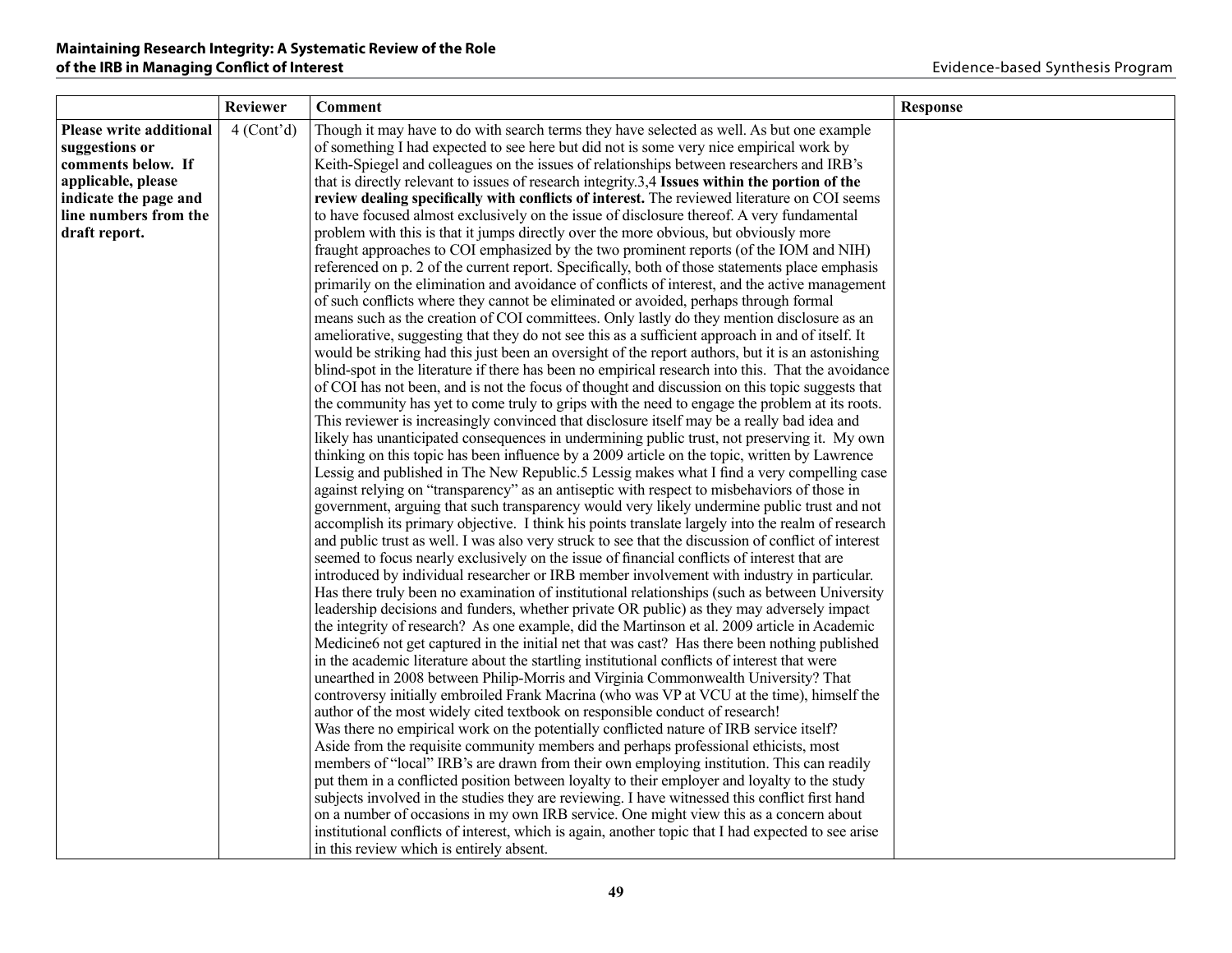|                                           | Reviewer   | <b>Comment</b>                                                                                                                                                                                                                                                                                                                                                                                                                                                                                                                                                                                                                                                                                                                                                                                                                                                                                                                                                                                                                                                                                                                                                                                                                                                                                                                                                                | <b>Response</b>                                                                                                                                                                                                                                                                                                                                                                                                                                                                                                                                                                                                                                                                                                                                                                                                                                                                              |
|-------------------------------------------|------------|-------------------------------------------------------------------------------------------------------------------------------------------------------------------------------------------------------------------------------------------------------------------------------------------------------------------------------------------------------------------------------------------------------------------------------------------------------------------------------------------------------------------------------------------------------------------------------------------------------------------------------------------------------------------------------------------------------------------------------------------------------------------------------------------------------------------------------------------------------------------------------------------------------------------------------------------------------------------------------------------------------------------------------------------------------------------------------------------------------------------------------------------------------------------------------------------------------------------------------------------------------------------------------------------------------------------------------------------------------------------------------|----------------------------------------------------------------------------------------------------------------------------------------------------------------------------------------------------------------------------------------------------------------------------------------------------------------------------------------------------------------------------------------------------------------------------------------------------------------------------------------------------------------------------------------------------------------------------------------------------------------------------------------------------------------------------------------------------------------------------------------------------------------------------------------------------------------------------------------------------------------------------------------------|
| Please write additional<br>suggestions or | 4 (Cont'd) | http://vabio.blogspot.com/2008/05/nyt-tobacco-research-is-secret-at-vcu.html                                                                                                                                                                                                                                                                                                                                                                                                                                                                                                                                                                                                                                                                                                                                                                                                                                                                                                                                                                                                                                                                                                                                                                                                                                                                                                  |                                                                                                                                                                                                                                                                                                                                                                                                                                                                                                                                                                                                                                                                                                                                                                                                                                                                                              |
| comments below. If<br>applicable, please  |            | http://www2.richmond.com/business/2008/oct/01/vcu-report-on-tobacco-research-due-<br>today-ar-627812/?referer=http://www.google.com/search&shorturl=http://bit.ly/dGHzhh                                                                                                                                                                                                                                                                                                                                                                                                                                                                                                                                                                                                                                                                                                                                                                                                                                                                                                                                                                                                                                                                                                                                                                                                      |                                                                                                                                                                                                                                                                                                                                                                                                                                                                                                                                                                                                                                                                                                                                                                                                                                                                                              |
| indicate the page and                     |            | <b>Minor points:</b>                                                                                                                                                                                                                                                                                                                                                                                                                                                                                                                                                                                                                                                                                                                                                                                                                                                                                                                                                                                                                                                                                                                                                                                                                                                                                                                                                          |                                                                                                                                                                                                                                                                                                                                                                                                                                                                                                                                                                                                                                                                                                                                                                                                                                                                                              |
| line numbers from the<br>draft report.    |            | What is the correct number of articles identified under the topic of when quality<br>improvement initiatives are considered research? At the top of page v the report indicates 31<br>whereas in the middle of page 10 indicates 32.                                                                                                                                                                                                                                                                                                                                                                                                                                                                                                                                                                                                                                                                                                                                                                                                                                                                                                                                                                                                                                                                                                                                          |                                                                                                                                                                                                                                                                                                                                                                                                                                                                                                                                                                                                                                                                                                                                                                                                                                                                                              |
|                                           |            | <b>References:</b>                                                                                                                                                                                                                                                                                                                                                                                                                                                                                                                                                                                                                                                                                                                                                                                                                                                                                                                                                                                                                                                                                                                                                                                                                                                                                                                                                            |                                                                                                                                                                                                                                                                                                                                                                                                                                                                                                                                                                                                                                                                                                                                                                                                                                                                                              |
|                                           |            | 1. Emanuel EJ, Menikoff J. Reforming the Regulations Governing Research with Human<br>Subjects. N Engl J Med. 2011. Available at: http://www.ncbi.nlm.nih.gov/entrez/query.fcgi?<br>cmd=Retrieve&db=PubMed&dopt=Citation&list_uids=21787202.<br>2. Selker HP, Grossman C, Adams A, et al. The Common Rule and Continuous<br>Improvement in Health Care: A Learning Health System Perspective - Institute of Medicine.<br>Available at: http://iom.edu/Global/Perspectives/2012/CommonRule.aspx. Accessed<br>February 8, 2012.<br>3. Keith-Spiegel P, Koocher GP. The IRB Paradox: Could the Protectors Also Encourage<br>Deceit? Ethics & Behavior. 2005;15:339-349.<br>4. Keith-Spiegel P, Koocher GP, Tabachnick B. What Scientists Want from Their Research<br>Ethics Committee. Journal of Empirical Research on Human Research Ethics. 2006;1:67-<br>82.<br>5. Lessig L. Against Transparency: The perils of openness in government. The New<br>Republic. 2009;(October 9). Available at: http://www.tnr.com/article/books-and-arts/against-<br>transparency. Accessed March 4, 2012.<br>6. Martinson BC, Crain AL, Anderson MS, De Vries R. Institutions' Expectations for<br>Researchers' Self-Funding, Federal Grant Holding and Private Industry Involvement:<br>Manifold Drivers of Self-Interest and Researcher Behavior. Academic Medicine.<br>2009;84:1491-1499. | We obtained and reviewed the references<br>cited by the reviewer. References 1,2,3 and<br>5 are opinions or commentaries and do not<br>contain data and are therefore not included<br>in our review. Reference 4 describes the<br>result of a survey to identify the attributes<br>of an "ideal" IRB from the perspective of<br>researchers. While the results are interesting<br>(the most highly valued item was "an IRB<br>that reviews protocols in a timely fashion")<br>they do not deal directly with the issue of<br>COI or how it is applied. Reference 6 is a<br>survey of 5000 randomly selected faculty<br>from which 1703 yielded usable data, and<br>while the results are revealing in terms of<br>the relationship between funding source and<br>potentially inappropriate behaviors, it does<br>not deal with conflict of interest policies per<br>se or their application. |
|                                           | 5          | This draft report by Shekelle et al., detailed the results of their reviews of the literature from<br>January 1, 2000, to February 11, 201, on issues related to the Institutional Review Board<br>(IRB) including quality improvement initiatives, conflict of interest (COI) in research,<br>multisite studies requiring multiple IRB approvals, and genetic research. A total of 116 articles<br>were identified and reviewed. Although more articles were related to issues related to multisite<br>studies requiring multiple IRB reviews (41 articles) and quality improvement projects (31<br>articles), the authors focused on issues related to research COI and IRB (11 articles), as<br>currently VHA does not have a research COI policy. The review and analysis of the literature<br>appeared to be adequate, and the draft report appeared to be well written. There are, however,<br>a number of concerns: 1. As pointed out by the authors, the number of articles reviewed for<br>the main topic, i.e., research COI and IRB, was small (i.e., 11 articles). In addition, there were<br>substantial limitations in some of these articles including small sample sizes and low survey<br>response rates. As a result, the draft report does not provide sufficient information/evidence to<br>guide VHA policy makers in developing a research COI policy.  | 1. This is correct. The purpose of the<br>review was not to assist VA in developing<br>COI policies per se, but rather to<br>examine the potential challenges in their<br>application.                                                                                                                                                                                                                                                                                                                                                                                                                                                                                                                                                                                                                                                                                                       |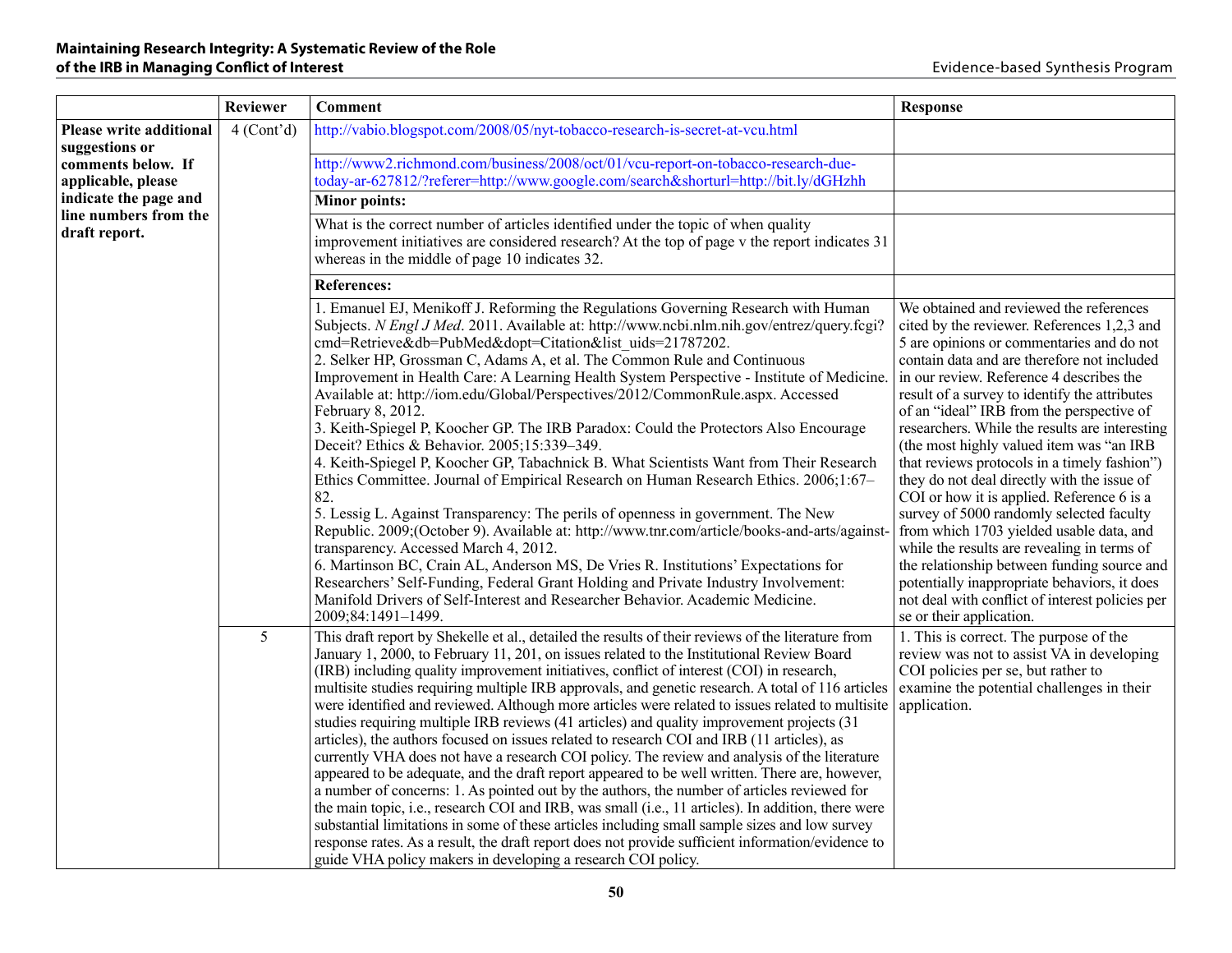|                                                                                                                                                                 | <b>Reviewer</b> | <b>Comment</b>                                                                                                                                                                                                                                                                                                                                                                                                                                                                                                                                                                                                                                                                                                                                                                                                                                                                                                                                                                                                                                                                                                                                                                                                                                                                                                                                                                                                                                                                        | <b>Response</b>                                         |
|-----------------------------------------------------------------------------------------------------------------------------------------------------------------|-----------------|---------------------------------------------------------------------------------------------------------------------------------------------------------------------------------------------------------------------------------------------------------------------------------------------------------------------------------------------------------------------------------------------------------------------------------------------------------------------------------------------------------------------------------------------------------------------------------------------------------------------------------------------------------------------------------------------------------------------------------------------------------------------------------------------------------------------------------------------------------------------------------------------------------------------------------------------------------------------------------------------------------------------------------------------------------------------------------------------------------------------------------------------------------------------------------------------------------------------------------------------------------------------------------------------------------------------------------------------------------------------------------------------------------------------------------------------------------------------------------------|---------------------------------------------------------|
| <b>Please write additional</b><br>suggestions or<br>comments below. If<br>applicable, please<br>indicate the page and<br>line numbers from the<br>draft report. | 5 (Contd)       | 2. The authors repeatedly used the term "multisite institutional research board challenge."<br>(see pages iv and 7) First of all, I believe they meant "multisite institutional review board<br>(IRB) challenge." In addition, I believe they were talking about the challenge presented by<br>multisite studies that required multiple IRB review and approval. The term multisite IRB<br>is used for an IRB that covers a number of research facilities such as VA Central IRB. For<br>example, VISN 4 has a VISN4 Multisite IRB located at the Coatesville VAMC that is being<br>used as the IRB of record for not only Coatesville VAMC, but also for Wilkes-Barre VAMC<br>(and Lebanon VAMC, and Erie VAMC in the past).                                                                                                                                                                                                                                                                                                                                                                                                                                                                                                                                                                                                                                                                                                                                                         | 2. This sentence has been rephrased.                    |
|                                                                                                                                                                 |                 | 3. On Page 9, the authors attempted to summarize VHA Handbook 1058.05 in Table 2.<br>However, it really missed the essence of the Handbook. The following provides a better<br>summary of the VHA Handbook 1058.05 entitled, "VHA Operations Activities that May<br>Constitute Research." Health care operations activities such as quality assurance and quality<br>improvement projects differ from research in that health care operations activities are<br>specifically designed to support the operations of a health care institution, while research<br>is specifically designed to contribute to generalizable knowledge (i.e., to expand the<br>knowledge base of a scientific discipline or other scholarly field of study). Both health care<br>operations activity and research utilize systematic investigation to achieve their objectives.<br>Similar to research, the results of health care operations activity may be published in<br>scientific journals and ultimately expand scientific knowledge base. Thus, neither systematic<br>investigation nor publication effectively distinguishes health care operations activity<br>from research. However, when a health care operations activity goes beyond its purpose<br>of supporting the operations of a health care institution by adding elements specifically<br>designed to expand the knowledge base of a scientific discipline or other scholarly field of<br>study, the activity constitutes research. | 3. This text was added                                  |
|                                                                                                                                                                 |                 | 4. On Page v, 3rd paragraph, it was stated that "Across studies, the amount of payment<br>appeared related to the magnitude of the procedures to be performed or the time to<br>participate in the study." However, on page 12, 1st paragraph, it was stated that "Across<br>studies, there was, in general, no indication that the payment was related to the procedures<br>to be performed or the time commitment required to participate in the study." (see also<br>Pages vii and 23) Which one is correct?                                                                                                                                                                                                                                                                                                                                                                                                                                                                                                                                                                                                                                                                                                                                                                                                                                                                                                                                                                       | 4. This was a typographical error, it is<br>"unrelated" |
|                                                                                                                                                                 |                 | 5. On Page 2, 1st paragraph, it was stated that "IRBs also distinguish what constitutes a<br>research study with human participation (i.e., an intervention that potentially subjects a<br>patient to risk without guarantee of likely benefit and therefore requires IRB review) from<br>quality improvement initiatives that do not directly involve participants." This statement<br>is misleading. Human research does not have to directly involve participants. Likewise,<br>quality improvement initiatives may directly involve human participants.                                                                                                                                                                                                                                                                                                                                                                                                                                                                                                                                                                                                                                                                                                                                                                                                                                                                                                                           | 5. These revisions have been made.                      |
|                                                                                                                                                                 |                 | 6. The numbers on page 6 do not add up! The number of references excluded should be 47,<br>instead of 44 as stated in Pages iv and 6. In addition, it should be pointed out that the same<br>two articles were included in Conflicts of Interest $(N=11)$ as well as Genetics $(N=8)$ .                                                                                                                                                                                                                                                                                                                                                                                                                                                                                                                                                                                                                                                                                                                                                                                                                                                                                                                                                                                                                                                                                                                                                                                               | 6. This sentence has been rephrased                     |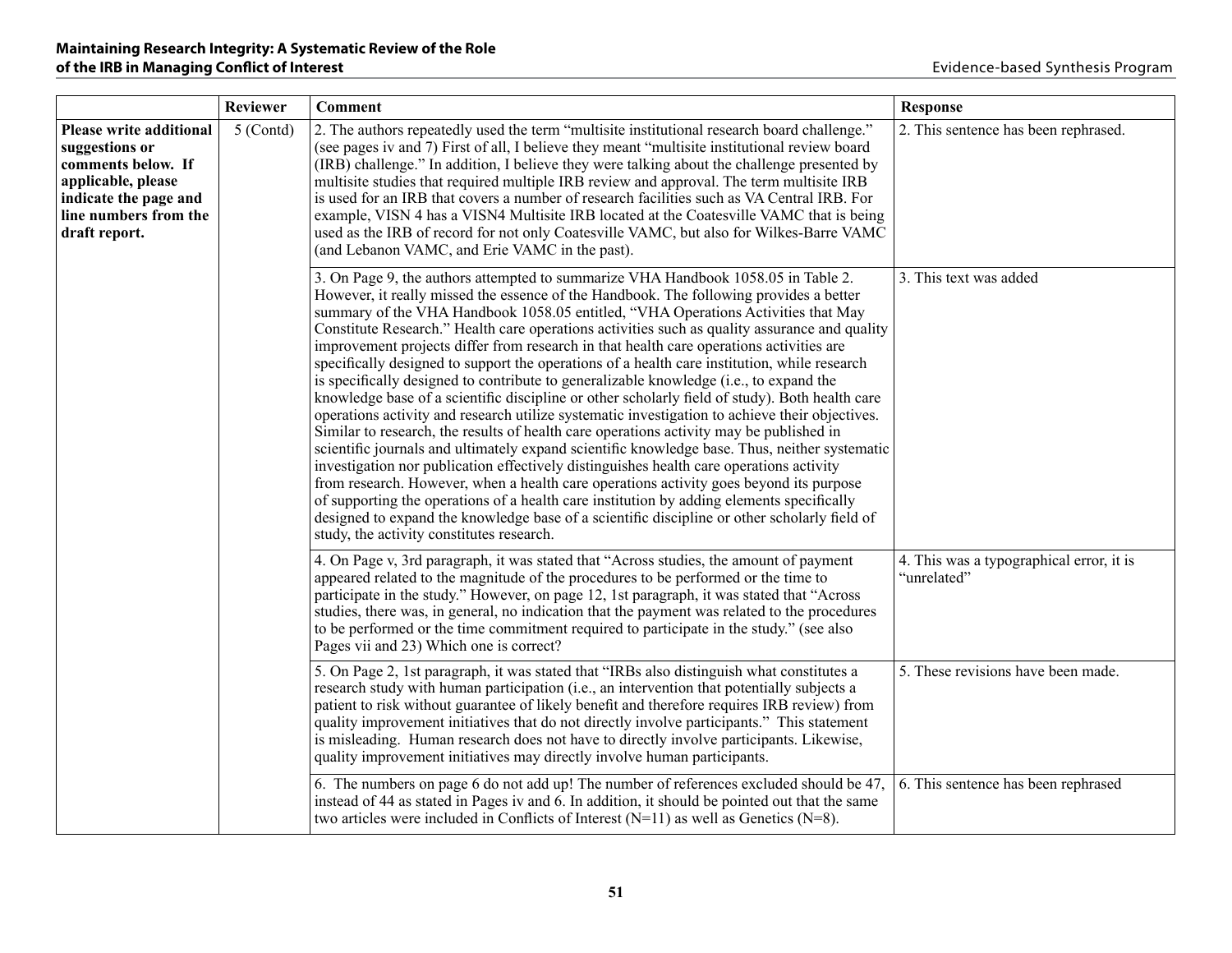|                                                                                                                     | <b>Reviewer</b> | <b>Comment</b>                                                                                                                                                                                                                                                         | <b>Response</b>                                                                                                                                                                                   |
|---------------------------------------------------------------------------------------------------------------------|-----------------|------------------------------------------------------------------------------------------------------------------------------------------------------------------------------------------------------------------------------------------------------------------------|---------------------------------------------------------------------------------------------------------------------------------------------------------------------------------------------------|
| <b>Please write additional</b><br>suggestions or<br>comments below. If                                              | $5$ (Cont'd)    | 7. The second paragraph on Page 19 should have a new subtitle, as it does not belong to<br>either "Who has Policies on Disclosure?" or "Conflict of Interest within an IRB." I suggest<br>a subtitle such as "Which COI should be disclosed to Research participants?" | 7. We have added to this section a modified<br>version of this additional subtitle.                                                                                                               |
| applicable, please<br>indicate the page and<br>line numbers from the<br>draft report.                               |                 | 8. Tables 1, 3, 4, 5 and 6 should be deleted, as they did not add any useful information.<br>These references were already listed in Pages 28-35 under References.                                                                                                     | 8. We prefer to keep these in the text.                                                                                                                                                           |
|                                                                                                                     |                 | 9. On Page 15, there is a difference between "regulations" and "policies" or "guidelines."<br>The NIH guidelines on financial conflict of interest are not "regulations."                                                                                              | 9. According to NIH's website, the 2011<br>statements are "regulations" and so we<br>continue to refer to them as such in the<br>report. Please see: http://grants.nih.gov/<br>grants/policy/coi/ |
|                                                                                                                     |                 | 10. There were multiple typographic errors throughout the draft report (please see attached<br>draft report in Track Change).                                                                                                                                          | 10. We identified and corrected the 3<br>typographical errors that were identified.                                                                                                               |
|                                                                                                                     | 6               | Overall, this was a thorough summary of the literature. The use of frequencies in reporting<br>articles and approaches helped convey the emphasis of the literature.                                                                                                   | No response needed                                                                                                                                                                                |
|                                                                                                                     | $\overline{7}$  | I put comments directly into the draft. The analysis and report are good. They should be<br>published.                                                                                                                                                                 | No response needed                                                                                                                                                                                |
| Are there any<br>clinical performance<br>measures, programs,                                                        |                 | None since policy already is well on its way to being promulgated, and some of the areas<br>identified in the document already are addressed in VHA Handbook 1200.05.                                                                                                  | No response needed                                                                                                                                                                                |
| quality improvement                                                                                                 | $\overline{3}$  | PRIMR, the current review of the Common Rule by OHRP                                                                                                                                                                                                                   | No response needed                                                                                                                                                                                |
| measures, patient<br>care services, or<br>conferences that will                                                     | 6               | It is likely that the report will help clarify and remove obstacles in conducting research in<br>clinical settings.                                                                                                                                                    | No response needed                                                                                                                                                                                |
| be directly affected<br>by this report? If so,<br>please provide detail.                                            | $\overline{7}$  | AAMC has a group called FOCI that meets several times annually. That would be a<br>good conference. It could be presented at the annual AAHRPP conference and PRIM&R<br>conferences.                                                                                   | No response needed                                                                                                                                                                                |
| Please provide any<br>recommendations on<br>how this report can be<br>revised to more directly<br>address or assist | -1              | This document is not relevant since some of the studies cited are from several years ago,<br>and VHA research conflict of interest policy based on current thinking in government,<br>academia, and the private sector has already drafted.                            | We believe it remains a suitable topic<br>for research to determine the degree of<br>variability that may exist within VA in<br>the application of COI policies by both<br>researchers and IRBs.  |
| implementation needs.                                                                                               | $\overline{2}$  | Additional information for IRB administrators might be in order. The authors may want to<br>make a recommendation as to what types of COI should be monitored.                                                                                                         | This is a good recommendation but is<br>for Central Office policy makers and not<br>within the scope of the evidence report.                                                                      |
|                                                                                                                     | $\overline{3}$  | The literature searches might well be stand-alone reports in a journal like Hastings or<br>Hastings IRB journal.                                                                                                                                                       | No response needed                                                                                                                                                                                |